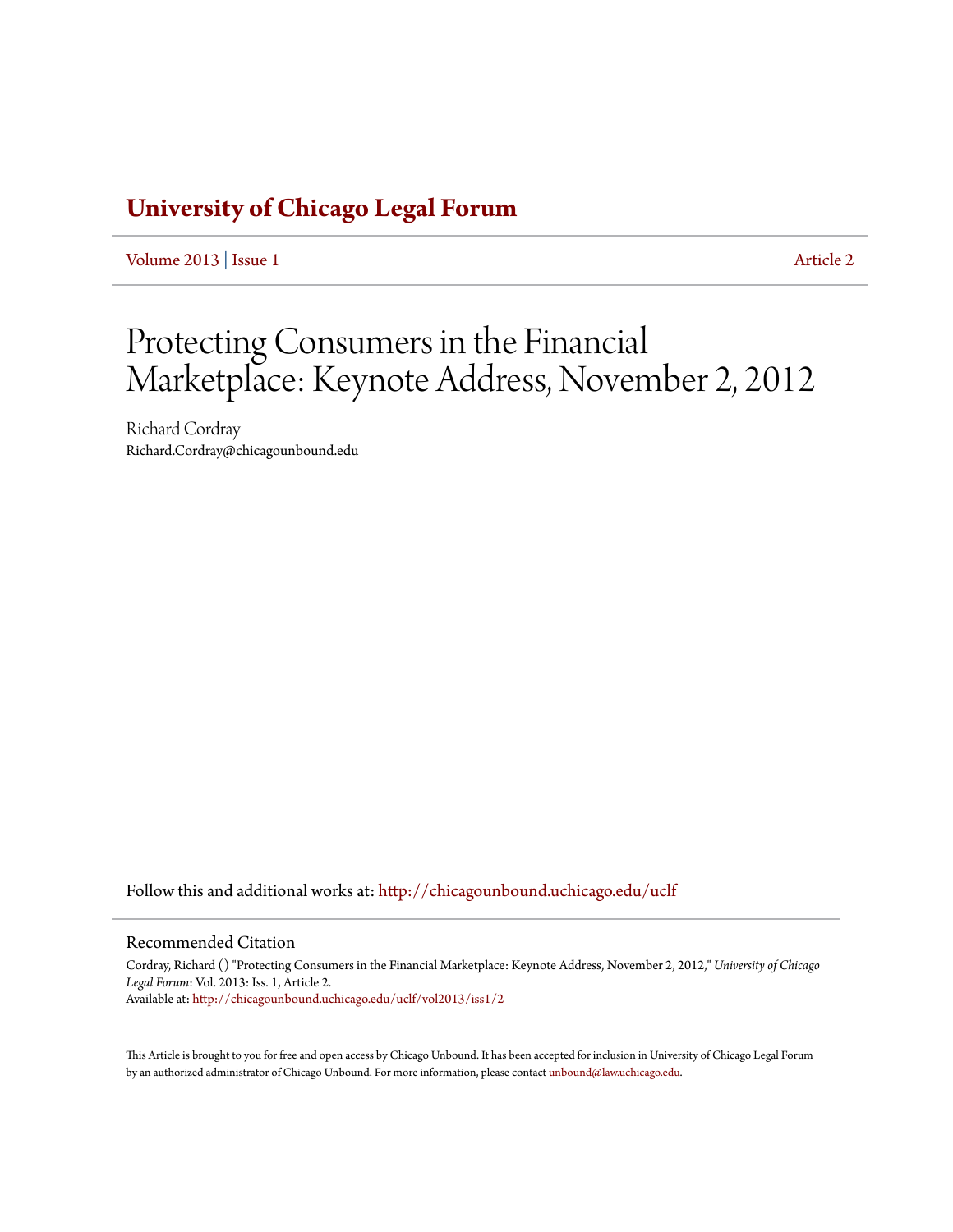## Articles

### **Protecting Consumers in the Financial Marketplace: Keynote Address, November 2, 2012**

*Richard Cordrayt*

Thank you for inviting me here today. It always feels great to be back in Hyde Park, on this side of the Midway, where **I** spent some very productive and hardworking years as a student. It is also an immense privilege for me to be part of this Symposium. Looking around this room, I can see that the University of Chicago continues to produce committed and passionate leadership-leadership worthy to carry on the traditions of more than two centuries of our democratic republic.

**I** was invited to speak here because **I** am serving in a new role in the federal government, as the first Director of the Consumer Financial Protection Bureau.' The Consumer Bureau is the first agency created with the sole purpose to protect

t Richard Cordray is the first Director of the **US** Consumer Financial Protection Bureau. He is a **1986** graduate of the University of Chicago Law School, and he previously served in elective office as the Ohio Attorney General, as the Ohio Treasurer, and as an Ohio State Representative.

**<sup>&#</sup>x27;** The Consumer Bureau was established **by** the Dodd-Frank Wall Street Reform and Consumer Protection Act ("Dodd-Frank"). See Dodd-Frank Title X, Pub L No **111- 203,** 124 Stat **1376, 1955-2113,** codified in various sections of Title 12 of **USC.**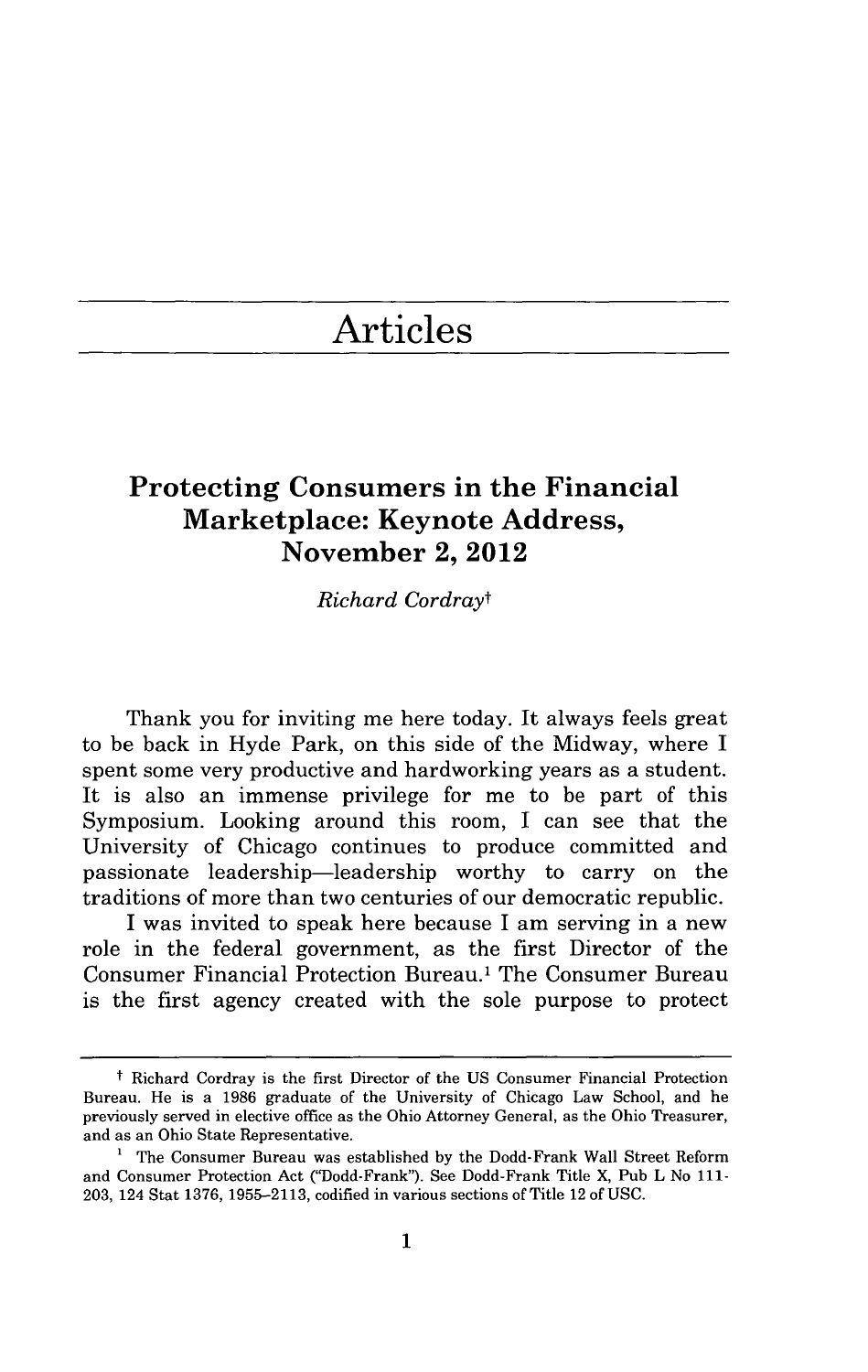consumers in the financial marketplace. In its everyday work, the Consumer Bureau seeks to further our country's noblest aspirations of granting all people equality, dignity, and opportunity when it comes to financing the ways and means of their daily lives. This is no easy task, but it is crucial because the financial marketplace can be difficult, complex, and perilous for our fellow citizens as they seek to manage everything from their credit cards to student loans to auto loans to mortgages.

As **I** thought about my remarks for today, **I** was struck **by** how to locate the work of the Consumer Bureau within the framework of my academic training in economics. **I** was not an economics major as an undergraduate, but **I** fulfilled a concentration in economic studies, which required courses ranging from introductory economics to a graduate-level course in econometrics. At Oxford University, **I** studied economics and earned a master's degree. At the University of Chicago Law School, **I** was an Olin Fellow in the Law and Economics program. Yet in all those years of formal education, remarkably little attention was devoted to the personal circumstances of individual consumers. Certainly "consumer welfare" in the abstract often served as a touchstone in courses like antitrust and macroeconomic theory. But when we focused our attention on microeconomic matters, they had to do with theories of the firm, not theories of individual consumers or households. The struggles of ordinary people-most especially the determined, ingenious, and often desperate ways they go about making ends meet and borrowing from the future to finance the presentrarely appear in academic and theoretical work. Speaking from my vantage point now, that fact stands as a glaring omission.

So **I** received my basic education in consumer finance out in the world, through my experiences in state and local government and politics, which **I** have always referred to as "the education you could never get in school." **My** advanced work on these issues really began in late 2002, when **I** took office after being elected as the County Treasurer in Franklin County, Ohio. In that position, **I** found it necessary to learn about many new things, including public finances, management and administration, and the intricacies of local government. **I** also dealt with such new and granular issues as mortgages, escrow, real estate taxes, delinquent tax collection, debt settlement, and debt collection. Beginning sometime in **2003,** I found myself increasingly coming to grips with the growing foreclosure crisis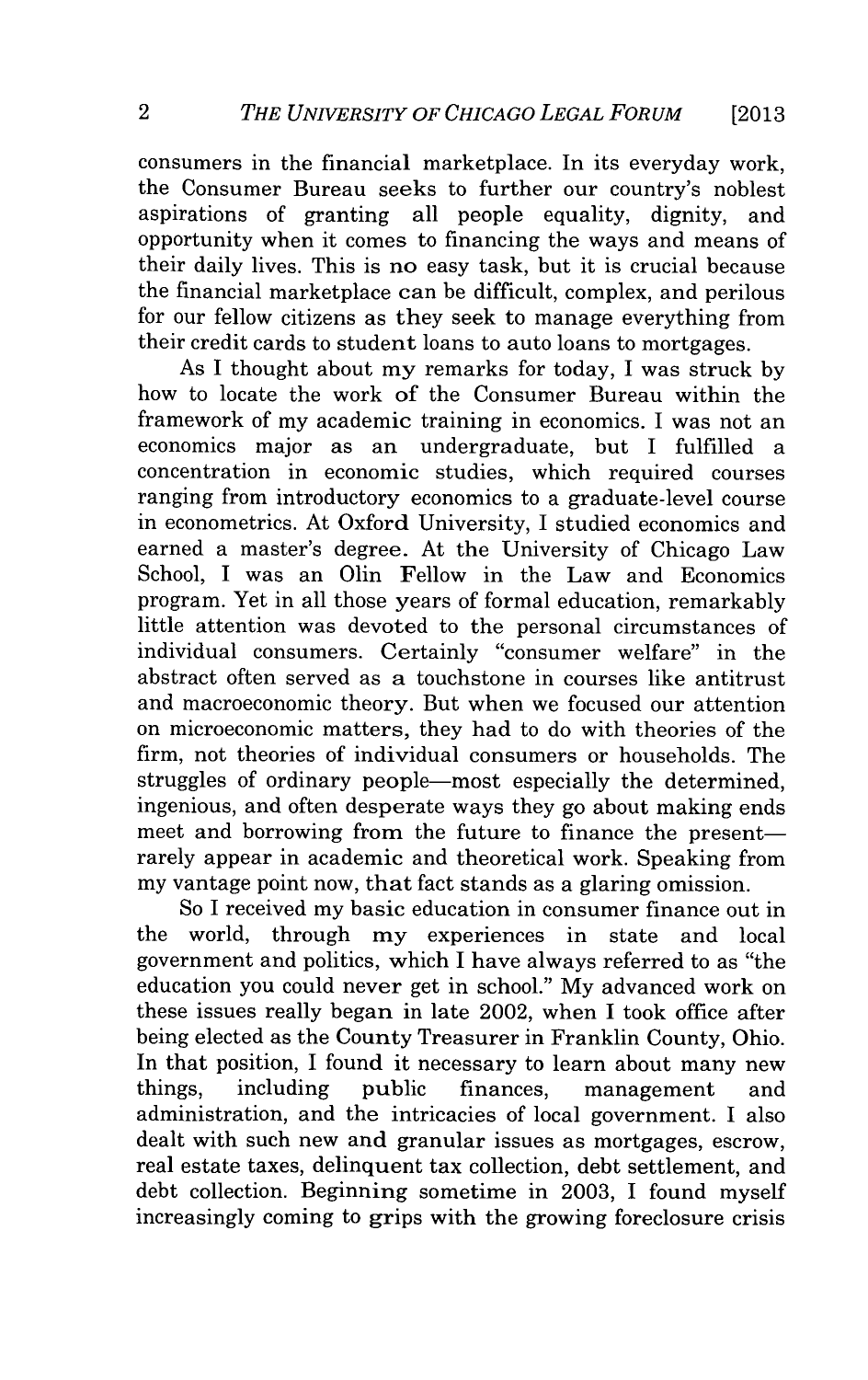in the local community. At the same time, through face-to-face dealings with individual consumers and taxpayers, **I** became intimately familiar with people's financial struggles and deeply convinced of the importance of personal finance education for our society and our country.

Later, **I** was elected and served as the State Treasurer of Ohio. In this broader role, **I** became ever more deeply involved in the foreclosure crisis engulfing the state, in implementing personal finance education as a requirement in Ohio high schools, and in providing credit counseling and financial management advice. We fervently supported new federal regulations for credit cards, mounting a "Speak Out Ohio" campaign that gathered more than **30,000** comments in favor of the proposed new protections for consumers.<sup>2</sup> We helped legislate a credit freeze option to combat identity theft, along with new restrictions on payday lending, and we sought to rein in mortgage servicers who were performing poorly for consumers. <sup>3</sup>**My** time as state treasurer, during which **I** was charged with safeguarding billions of dollars in public funds, spanned the years **2007** and **2008** and happened to coincide with the most tumultuous financial markets of our lifetime. After **I** was elected as the Ohio Attorney General in **2008,** my team and **I** enforced Ohio's consumer protection, debt collection, and antitrust laws. We filed and pursued numerous cases on behalf of Ohio's pension systems to seek accountability from those whose actions had precipitated the financial crisis and hurt many innocent citizens and retirees. We also filed the first lawsuit in the nation against the inexcusable practice of "robosigning" affidavits in foreclosure actions.4 For me, all of this was

**<sup>2</sup>**For the finalized regulations, see 12 CFR **§§ 226, 227.** These regulations became the impetus for further action as Congress enacted the Credit Card Accountability and Responsibility and Disclosure (CARD) Act, Pub L No 111-24, **123** Stat **1755,** codified at **15 USC §** 1616(a). For more information on the "Speak Out Ohio" campaign, see *Semi-Annual Report of the Consumer Financial Protection Bureau: Hearing Before the Committee on Financial Services US House of Representatives,* 112th Cong, **2d** Sess **159** (2012) (statement of Director Richard Cordray).

**<sup>3</sup>** For the credit freeze legislation, see Ohio Rev Code Ann **§** 1349.52 (West **2013).** For the payday lending legislation, see Ohio Rev Code Ann **§ 1321.35** et seq (West **2013).** For the mortgage servicer initiative, which eventually became Ohio's "Save the Dream" program and spawned numerous county-level "Save Our Homes" task forces around the state, see Ohio Rev Code Ann **§** 1349.41 (West **2013).**

<sup>4</sup> See Stephanie Armour, *Ohio Attorney General Sues Lender; Lawsuit Alleges GMAC Mortgage Improperly Foreclosed on Homes,* **USA** Today lB (Oct **7,** 2010). See also *Ohio v GMAC Mortgage LLC,* **760** F Supp **2d** 741, 743-44 **(ND** Ohio 2011). In that case,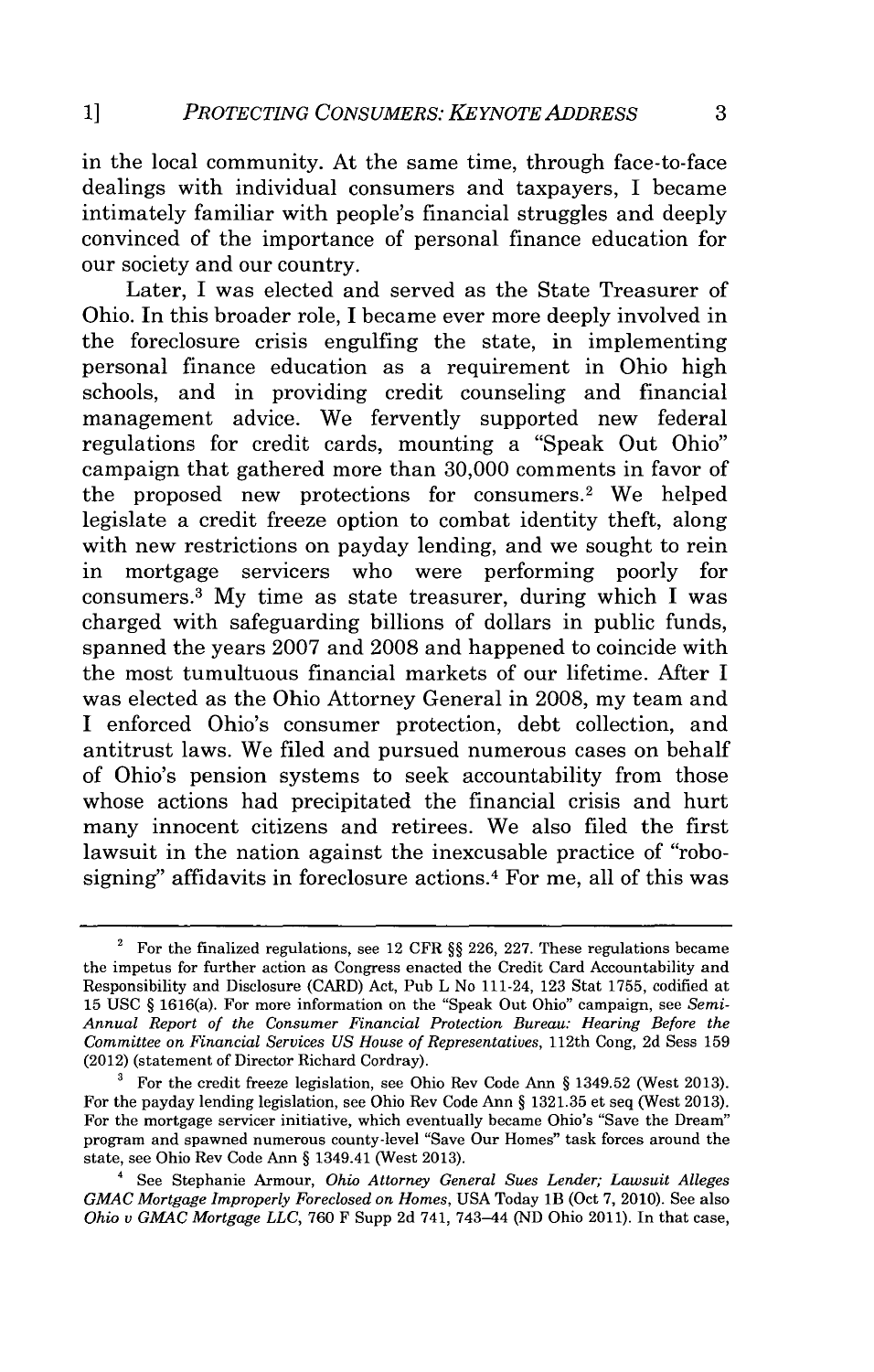indeed the education that I could never get in school—though my academic training did prepare me to learn from these experiences constantly and continually.

This background eventually led Elizabeth Warren to recruit me to the new Consumer Financial Protection Bureau as the first Chief of Enforcement, where I started in January 2011. Six months later, President Obama nominated me to be the first Director of the Consumer Bureau. In my interview, the President took pains to stress how important he judged this work to be, though from my own personal experience, **I** needed no convincing. The more difficult task was to figure out how to navigate the Senatorial blockade that had been erected against anyone nominated to the post. President Obama eventually resolved that issue in January 2012 **by** making a recess appointment. That was a happy day, above all because it meant that the new Consumer Bureau gained its full authority as an independent agency to move forward and fulfill its critical statutory mission for the benefit of the American people.

But the happiness of that day was overshadowed **by** the magnitude of the work that lay ahead. As just described, **I** came to this **job** with a broad perspective, gleaned from my experiences at every level of government, on the kind of work that needs to be done **by** the Consumer Bureau. **I** have seen how painful it can be for families, households, and communities if that work is not done well, or even not done at all. The recent financial crisis clearly demonstrated how unregulated or poorly regulated financial markets can undermine the stability of the economy and cause the destruction of millions of jobs and

the court noted that:

<sup>[</sup>tihis case is one of the first of many filed **by** state attorneys general across the nation seeking relief from mortgage companies' use of "robosigners" to process mortgage foreclosure paperwork. Several national banks have been accused of using robosigners-loosely defined as bank employees tasked with rapidly signing larger numbers of affidavits and legal documents asserting the bank's right to foreclose without the employees actually checking the documents to ensure their accuracy-to fraudulently foreclose on homeowners during the recent financial downturn.

Id. The case against **GMAC** was eventually settled in 2012 under the direction of my successor, Mike DeWine. See Ohio Attorney General Mike Dewine, *DeWine Announces Settlement with Major Loan Servicers; Foreclosure-Related Assistance Coming for Ohioans* (Feb 2, 2012), online at http://www.ohioattorneygeneral.gov/Media/News-Releases/February-2012/DeWine-Announces-Settlement-With-Major-Loan-Servic (visited Sept **15, 2013).**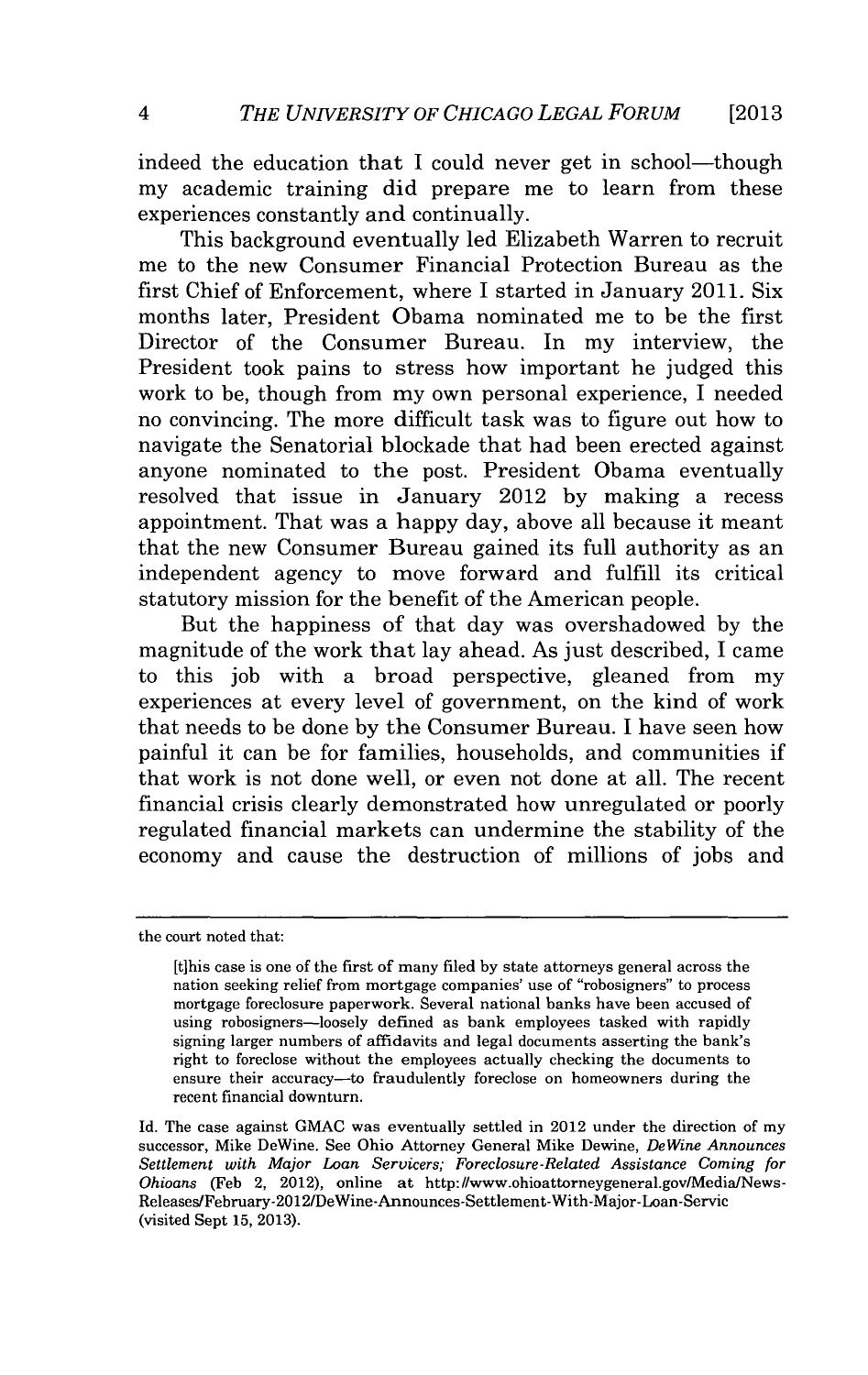trillions of dollars in household wealth. Thus, in addition to protecting individual consumers, the Consumer Bureau was created to help ensure that kind of financial panic and economic dislocation does not repeat itself.

In approaching our work, we have made it very clear that the Consumer Bureau sees itself as a twenty-first century agency. The content of that claim is likely not very obvious on its face. To me, it means being data-driven in our policy determinations, basing those determinations on careful market analysis and the best and most comprehensive information available. It means utilizing the best technology to be more efficient and more effective. And it also means that the Consumer Bureau is an agency built upon a strong democratic foundation of public engagement and transparency, an agency that does not cater to Washington insiders but rather prides itself on engaging in vigorous outreach to communities across the country and the individual consumers we were created to serve.

Our **job** begins with understanding and analyzing the markets for consumer credit and for other kinds of financial products and services that are pervasive in our economy. The Consumer Bureau exercises authority over the kinds of financial products that are rooted in the daily lives of all Americans. Mortgages help people buy homes and pay for them over time. Credit cards provide convenient access to money when we need it. Student loans allow people who lack means but have talent and ambition to pursue their deepest aspirations.

Ever since the Consumer Bureau opened its doors in 2011, we have been working to create a better marketplace. We are overseeing both big banks and nonbank firms, including mortgage lenders, mortgage servicers, and payday lenders. We are writing new rules of the road, especially to fix the glaring problems that led to the meltdown of the mortgage market.5 We

Among other rules the Consumer Bureau has promulgated to date, see, for example, Consumer Financial Protection Bureau, Ability-to-Repay and Qualified Mortgage Standards Under the Truth in Lending Act (Regulation Z), **76** Fed Reg **79772** (2012), codified at 12 CFR **§ 1026;** Consumer Financial Protection Bureau, High Cost Mortgage and Homeownership Counseling Amendments to the Truth in Lending Act (Regulation Z) and Homeownership Counseling Amendments to the Real Estate Settlement Procedures Act (Regulation X), **76 Fed** Reg **78981** (2012), codified at 12 CFR **§§** 1024, **1026;** Consumer Financial Protection Bureau, Escrow Requirements Under the Truth in Lending Act (Regulation Z), 12 CFR **§ 1026;** Consumer Financial Protection Bureau, **2013** Real Estate Settlement Procedures Act (Regulation X) and Truth in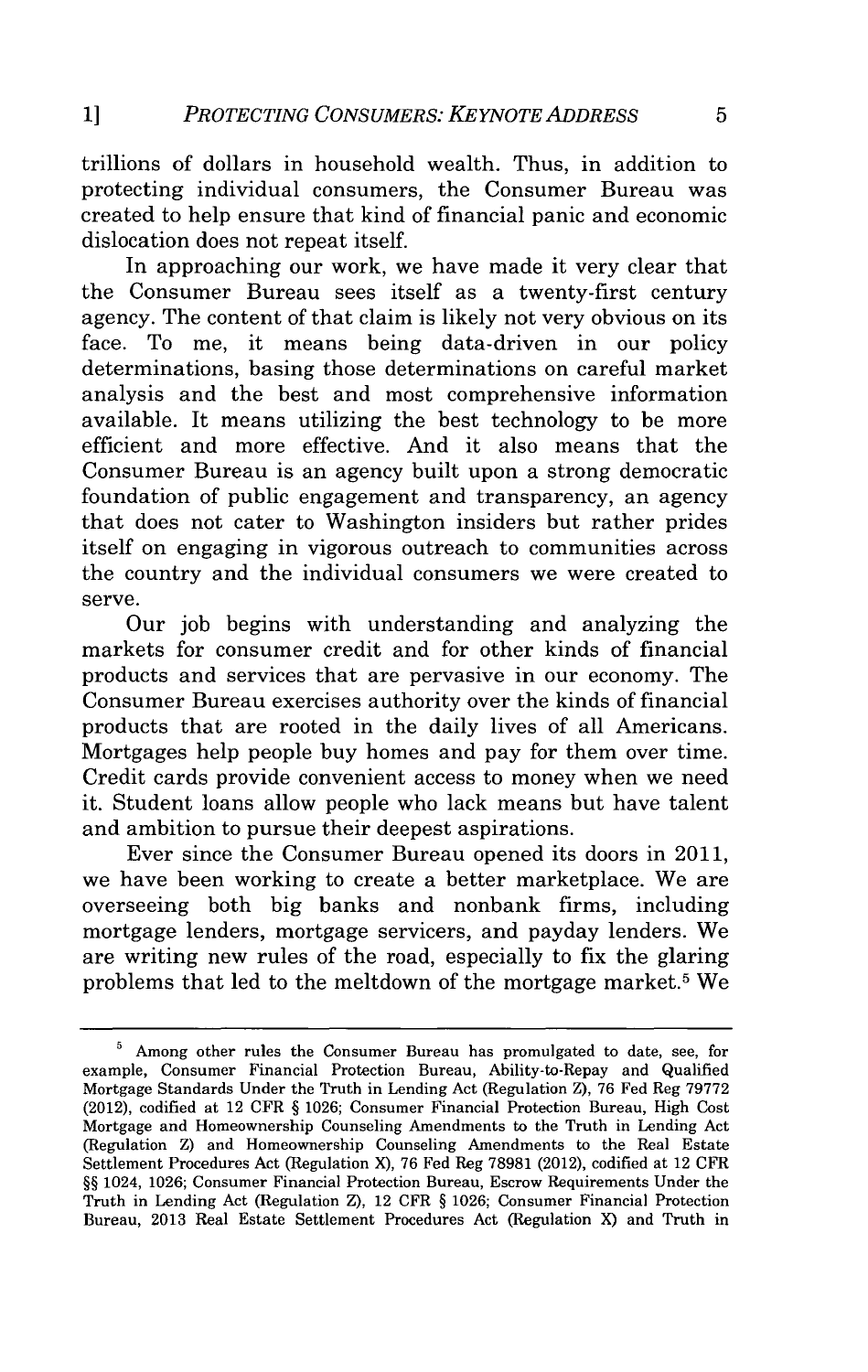are taking action when laws and rules are not obeyed and consumers are harmed as a result.<sup>6</sup> We are educating and empowering consumers. And our Consumer Response team is promoting fair treatment for individual consumers **by** helping them resolve their disputes with consumer financial companies. Because our nation's governing structure is ordered around a common economic market that operates as a free market, the work we are doing to improve the functioning of that marketplace is essential to help ensure equal opportunity, which lies at the heart of American conceptions about our way of life in this country.

The Consumer Bureau has many tools at its disposal to improve life for American consumers-supervision, enforcement, consumer engagement, consumer response, and rulemaking. Let me walk through each of them so you can see how we are taking steps to help financial markets operate more effectively for consumers.

First, our supervisory authority offers an important and effective means of obtaining compliance with the law and correcting violations. As a former enforcement lawyer myself, from my tenure as Ohio Attorney General, this approach is new to me, but **I** have found that it can be quite effective. Supervisory authority over chartered firms hearkens back to the original grant of corporate charters **by** the British sovereign and the retention of visitorial powers **by** the sovereign to ensure that

Lending Act (Regulation Z) Mortgage Servicing Final Rules, 12 CFR **§§** 1024, **1026;** Consumer Financial Protection Bureau, Appraisals for Higher-Priced Mortgage Loans, 12 CFR **§ 1026;** Consumer Financial Protection Bureau, Disclosure and Delivery Requirements for Copies of Appraisals and Other Written Valuations Under the Equal Credit Opportunity Act (Regulation B), 12 CFR **§** 1002; Consumer Financial Protection Bureau, Loan Originator Compensation Requirements Under the Truth in Lending Act (Regulation Z), 12 CFR **§ 1026.**

**<sup>6</sup>**As of June **7, 2013,** the Bureau has achieved positive resolutions in **11** enforcement actions, obtaining more than \$425 million for consumers and more than **\$61** million in civil penalties. Through these matters, the Bureau has put an end to unlawful practices **by** credit card companies, mortgage insurers, debt relief and debt settlement companies, and a homebuilder, which have harmed more than **5.7** million consumers. Four of these actions were resolved **by** administrative adjudication. See Consumer Financial Protection Bureau, *Administrative adjudication,* online at http://www. consumerfinance.gov/administrativeadjudication/ (visited Sept **15, 2013).** Six were filed and concluded in federal court. See, for example, *Consumer Financial Protection Bureau* v *Payday Loan* Debt *Solutions,* No 1:12-cv-24410, slip op **(SD** Fla Dec 21, 2012) (stipulated final judgment and order); *Consumer Financial Protection Bureau v American Debt Settlement Solutions,* 9:13-cv-80548, slip op **(SD** Fla June **7, 2013)** (stipulated final judgment and order).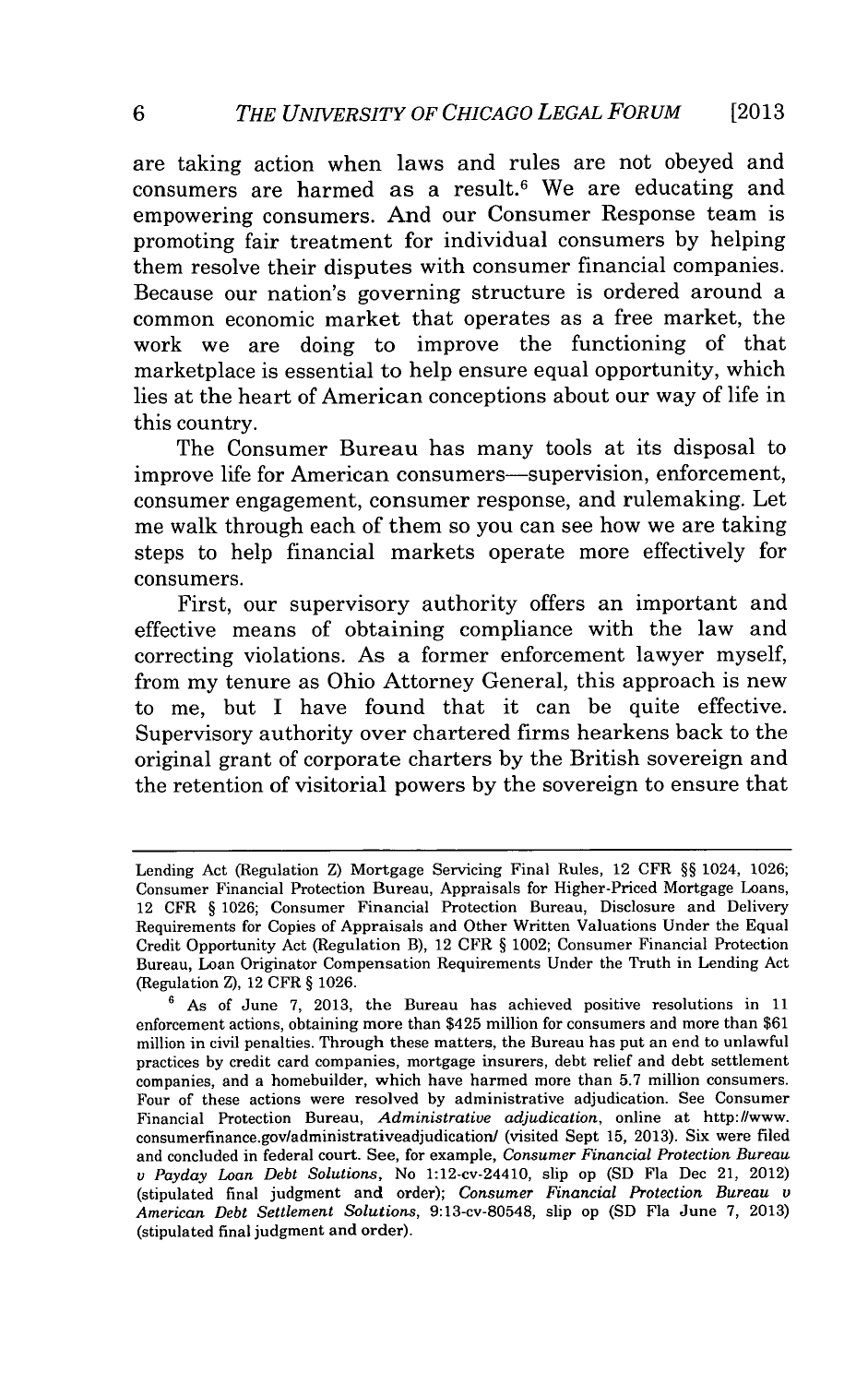the charter's limitations were being observed.7 The penalties for noncompliance could include revocation of the charter. Over the past two centuries, American banks, thrifts, and credit unions have become accustomed to such visitorial powers, as regulatory examination teams can arrive on-site to inspect their operations and direct them to take corrective action as needed to ensure compliance with the law.8 In response, these financial institutions have built up strong compliance management systems to accommodate this oversight regime.

So the Consumer Bureau is making a basic push for accountability through its supervision efforts. Critically, the new financial reform law made an important shift **by** recognizing that certain consumer financial markets-most notably, the mortgage market-have evolved to the point where banking firms often are now competing against nonbank firms, which historically have not been subject to the same regulatory oversight or held to the same prudential standards. 9 Regulation cannot work properly when only part of a market is being regulated and other parts are not regulated at all. Under Dodd-Frank, the Consumer Bureau is now able to supervise and enforce the law with respect to both banks and nonbank firms in the consumer financial markets, no matter how they register their businesses and regardless of whether they have a charter or who issued **it.1o** Prior to the advent of this new agency, nonbanks were not federally supervised and oversight was incomplete. Commercial banks were subject to explicit federal supervision while many other critical players got away with lower standards or no standards at all. That put pressure on the whole market, distorted its functioning, and ultimately collapsed the mortgage market in particular. The Consumer Bureau is

See Joseph Chitty Jr, *A Treatise on the Law of the Prerogatives of the Crown* 120, **122-23, 130-31** (Butterworth **1820).**

 $8$  For example, the Office of the Comptroller of the Currency has visitorial powers over federally chartered banks. See 12 **USC §§** 481, **1820(d)** (2012). See also Office of the Comptroller of the Currency, *Examinations: Overview,* online at *http://www.occ.gov/* topics/examinations/examinations-overview/index-examinations-overview.html (visited Sept **15, 2013).**

**<sup>9</sup>** See Consumer Financial Protection Bureau, *Consumer Financial Protection Bureau launches nonbank supervision program* (Jan **5,** 2012), online at http:Iwww. consumerfinance.gov/pressreleases/consumer-financial-protection-bureau-launchesnonbank-supervision-program/ (visited Sept **15, 2013).**

**<sup>10</sup>**See Dodd-Frank **§§** 1024-26, 124 Stat at **1987-95,** codified at 12 **USC §§ 5514-16.**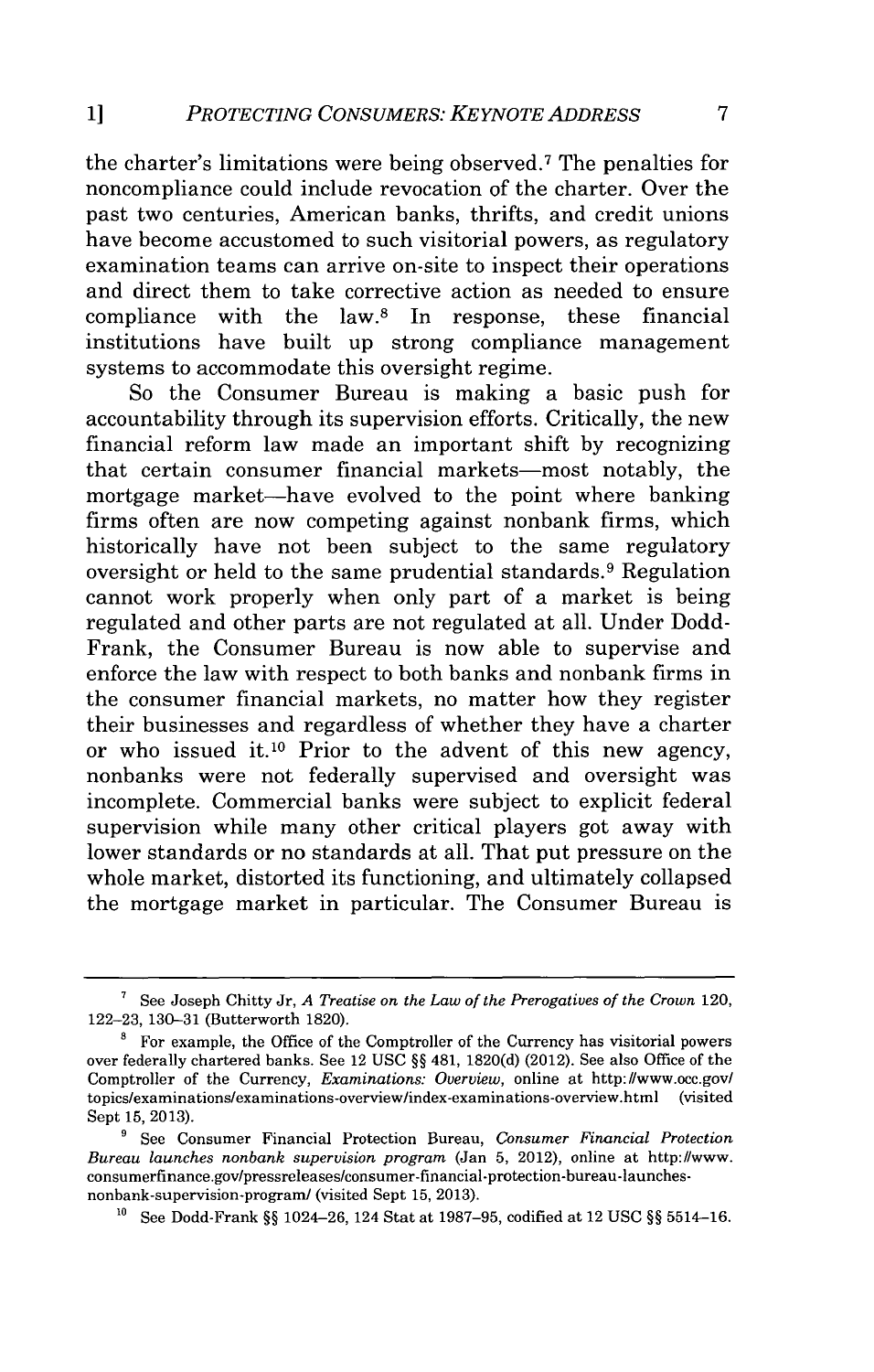now in position to level the playing field for consumers and responsible businesses alike.

Another problem in the run-up to the financial crisis was inconsistent and often indifferent enforcement of the law. The American political and economic system is built on the foundation of the free market, with its concomitant virtues of freedom and individual initiative. Yet it was actually Ronald Reagan who observed that while "[fjree men engaged in free enterprise" will succeed in building better nations, "free enterprise is not a hunting license." $11$  And so the Consumer Bureau's supervisory authority is supplemented **by** its enforcement capability, to be used when the circumstances warrant. This capability should not be wasted on trivial matters, but, as we have made clear, we will not hesitate to take action to prevent, remediate, and deter violations of law when consumers have suffered meaningful harm.

Charles Fried has aptly observed that "lying, cheating, and stealing are not traditional American virtues."<sup>12</sup> The traditional conception of "unfair competition" is based on the accepted principle that violating the law to achieve a competitive or financial advantage is a tactic that cannot be permitted to gain traction. 13 Accordingly, our enforcement team is working to root improper practices out of the marketplace, and they already have taken action against three major credit card companies for deceptive and misleading marketing practices. In these matters thus far, we have returned to consumers some \$425 million that had been wrongly taken from them.<sup>14</sup> Much more investigatory activity is currently underway.

**<sup>&</sup>quot;** Ronald Reagan, *A Time for Choosing: The Speeches of Ronald Reagan, 1961-1982* 93-94 (Regnery Gateway **1983).**

**<sup>12</sup>**Charles Fried, 2010 National Lawyers Convention, The Federalist Society.

**<sup>1&#</sup>x27;** Louis Altman and Malla Pollack, **1** *Callman on Competition, Trademarks and Monopolies: The Theory of Unfair Competition §* 2 et seq (Thomson Reuters 4th **ed 2013).**

<sup>&</sup>lt;sup>14</sup> For the relevant consent orders available on the Consumer Financial Protection Bureau's website, see Consumer Financial Protection Bureau, *Federal Deposit Insurance Corporation and Consumer Financial Protection Bureau Order Discover to Pay \$200 Million Consumer Refund for Deceptive Marketing* (Sept 24, 2012), online at http://www.consumerfinance.gov/pressreleases/discover-consent-order/ (visited Sept **15, 2013);** Consumer Financial Protection Bureau, *CFPB probe into Capital One credit card marketing results in \$140 million consumer refund* (July **18,** 2012), online at http://www. consumerfinance.gov/pressreleases/cfpb-capital-one-probe/ (visited Sept **15, 2013);** Consumer Financial Protection Bureau, *CFPB orders American Express to pay \$85 million refund to consumers harmed by illegal credit card practices* (Oct 21, 2012), online at http://www.consumerfinance.gov/pressreleases/cfpb-orders-american-express-to-pay-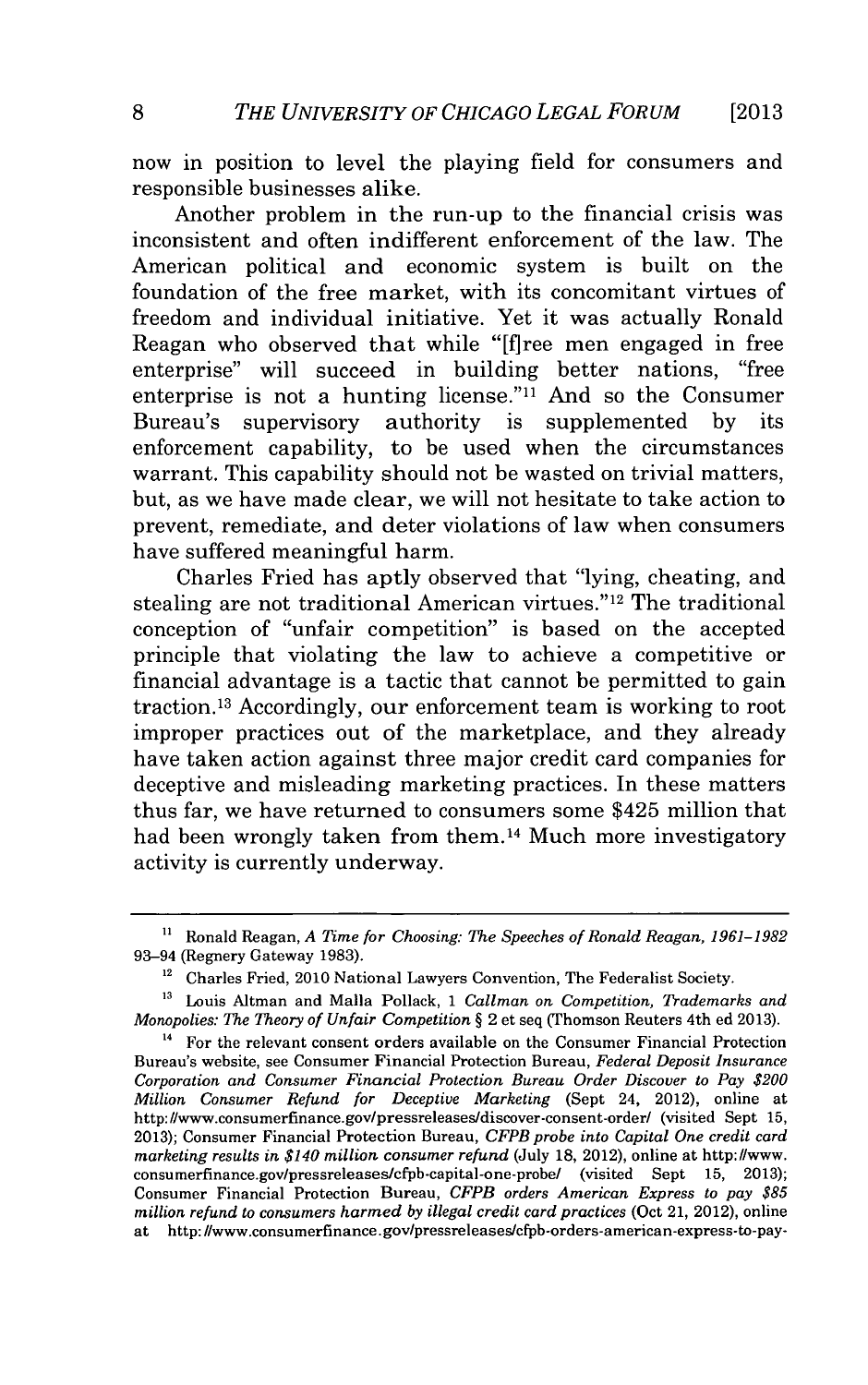As the new consumer watchdog, we want financial institutions to know that if they treat people unfairly, we will take their side and work to make things right. When I served as Ohio Attorney General, my colleagues and **I** battled all kinds of frauds and scams that sought to exploit the trusting nature of individual consumers. Those kinds of schemes represent the perversion of human ingenuity and need to be strongly opposed wherever they surface. The Consumer Bureau is confronting these kinds of fraudulent activities, and we are fully committed to vindicating the principle that it should be more expensive to break the law than to follow the law. To succeed, we have come to understand that we must take the initiative but we also must be good partners to other law enforcers. The Consumer Bureau is currently working with the Federal Trade Commission, other banking regulators, other federal agencies, state attorneys general, state banking regulators, and local officials.15 **By** strategizing together about how to allocate our collective resources to common and sometimes overlapping problems, we can and will make a real difference not only in addressing violations of law, but also in improving the functioning of consumer financial markets.

We are also working hard to promote responsible behavior **by** consumers. When consumer financial products are misused or misunderstood, they can do damage to people's lives. We know that the gap between the kinds of complex financial decisions people are expected to make in our society, on the one hand, and their actual know-how, on the other hand, can be discouragingly vast. **By** bringing closer together what the financial world demands and what actual consumers understand, we will bolster financial capability in this country. To close this gap, we are calling attention to the crying need for greater attention to financial education and empowerment in our society. It is a national scandal that we send our young people out to live "on their own" **by** the millions each year and yet we do precious little to prepare them for self-sufficiency in managing their financial affairs. We also see the need to render consumer finance issues

<sup>85-</sup>million-refund-to-consumers-harmed-by-illegal-credit-card-practices/ (visited Sept **15, 2013).**

**<sup>&#</sup>x27;5** *Implementing Wall Street Reform: Enhancing Bank Supervision and Reducing Systemic Risk: Hearing Before the Senate Committee on Banks, Housing, & Urban Affairs,* 112th Cong, **2d** Sess **93** (2012) (written statement of Director Richard Cordray).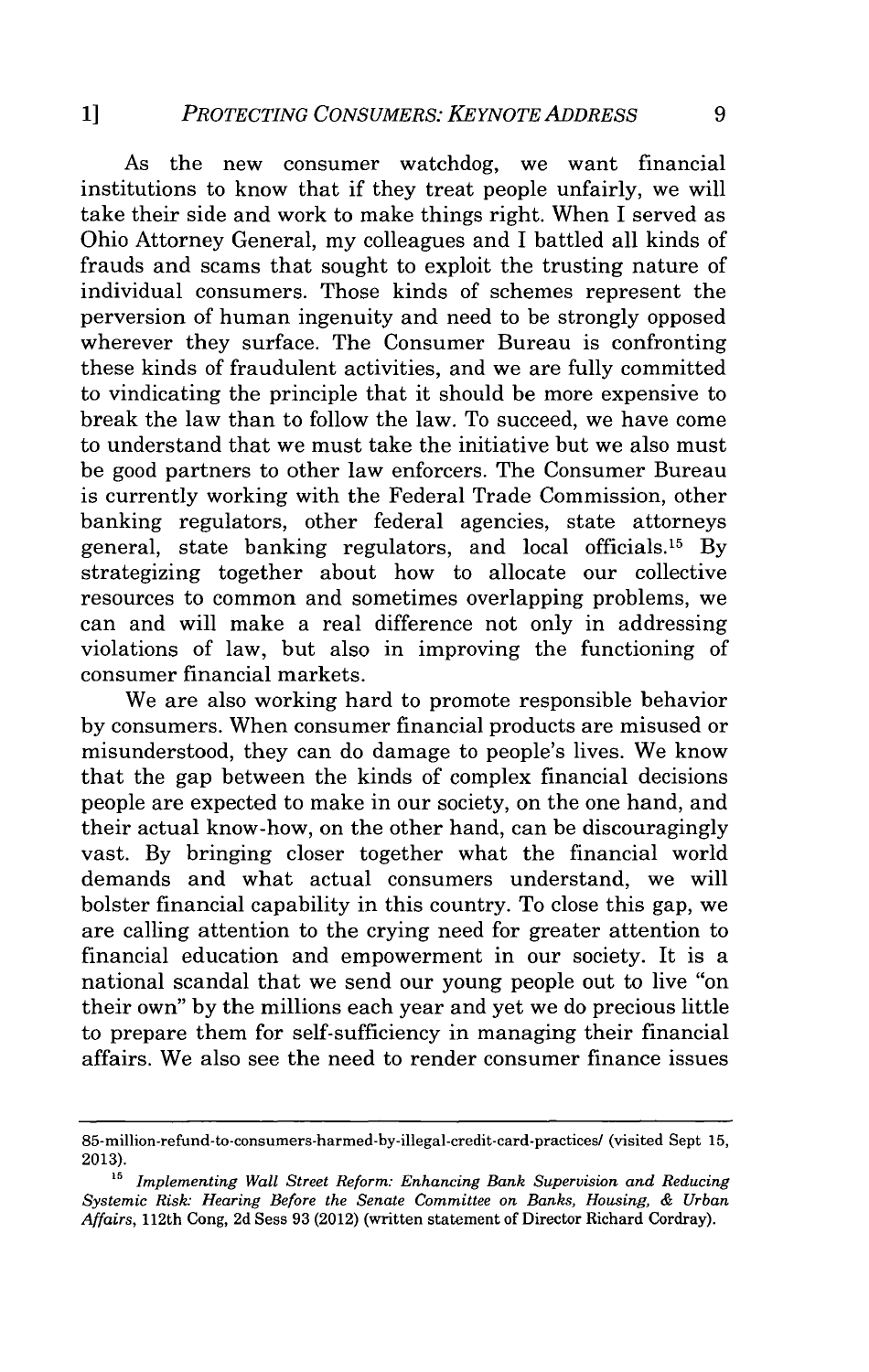more accessible **by** simplifying and clarifying disclosures and other information. Accordingly, we have "Know Before You Owe" projects underway with various consumer finance products, including mortgages, credit cards, and student loans. <sup>16</sup>

To focus on just one of those issues, consider the topic of student loans. Total student loan debt in this country recently crossed the **\$1** trillion mark, surpassing credit cards as the largest category of consumer debt outside of mortgages.<sup>17</sup> To help bring greater transparency to this critical market, we have launched new tools to help students directly compare the true costs of the schools they are considering. For those consumers who already have federal and private student loans, we have another tool on our website to help borrowers understand their repayment options.18 The Consumer Bureau can be a trusted resource, providing students with neutral information and guidance on how to understand and optimize the choices they face.

The Consumer Bureau is also engaged every day with consumers, both reactively and proactively. Our Consumer Response team receives and handles complaints about mortgages, credit cards, student loans, auto loans, bank accounts, and credit reporting. Soon we will be adding debt collection to the list.19 We have begun publishing our Consumer

<sup>&</sup>lt;sup>16</sup> For information on the Bureau's "Know Before You Owe" program, see Consumer Financial Protection Bureau, *About the Know Before You Owe Project,* online at http://www.consumerfmance.gov/knowbeforeyouowe/about/ (visited Sept **15, 2013).** For the proposed Know Before You Owe forms for mortgages, see Consumer Financial Protection Bureau, Press Release, *Consumer Financial Protection Bureau Proposes "Know Before You Owe" mortgage forms* (July **9,** 2012), online at http://www. consumerfinance.gov/pressreleases/consumer-financial-protection-bureau-proposesknow-before-you-owe-mortgage-forms/ (visited Sept **15, 2013).**

**<sup>&</sup>quot;** See Rohit Chopra, *Too Big to Fail: Student Debt Hits a Trillion,* CFPB Blog (CFPB Mar 21, 2012), online at http://www.consumerfinance.gov/blog/too-big-to-failstudent-debt-hits-a-trillion/ (visited Sept **15, 2013)** (reporting that outstanding student loan debt of **\$1** trillion). See also Federal Reserve Bank of New York, *Quarterly Report on Household Debt and Credit 1,* 2 (Nov 2012), online at http://www.newyorkfed.org/ research/national-economy/householdcredit/DistrictReporLQ32012.pdf (visited Sept **15, 2013)** (reporting that, as of September **30,** 2012, student loan debt totaled **\$956** billion and credit card debt totaled approximately **\$679** billion).

<sup>&</sup>lt;sup>18</sup> To access these student loan tools, see Consumer Financial Protection Bureau, *Paying for College,* online at http: /www.consumerfinance.gov/paying-for-college/ (visited Sept **15, 2013).**

<sup>&</sup>lt;sup>19</sup> For an overview of the Consumer Response team's activities in 2011, see generally Consumer Financial Protection Bureau, *Consumer Response Annual Report: July 21-December 31, 2011,* (CFPB Mar **31,** 2012), online at http://files.consumerfinance. gov/f/201204\_cfpb\_ConsumerResponseAnnualReport.pdf (visited Sept 15, 2013).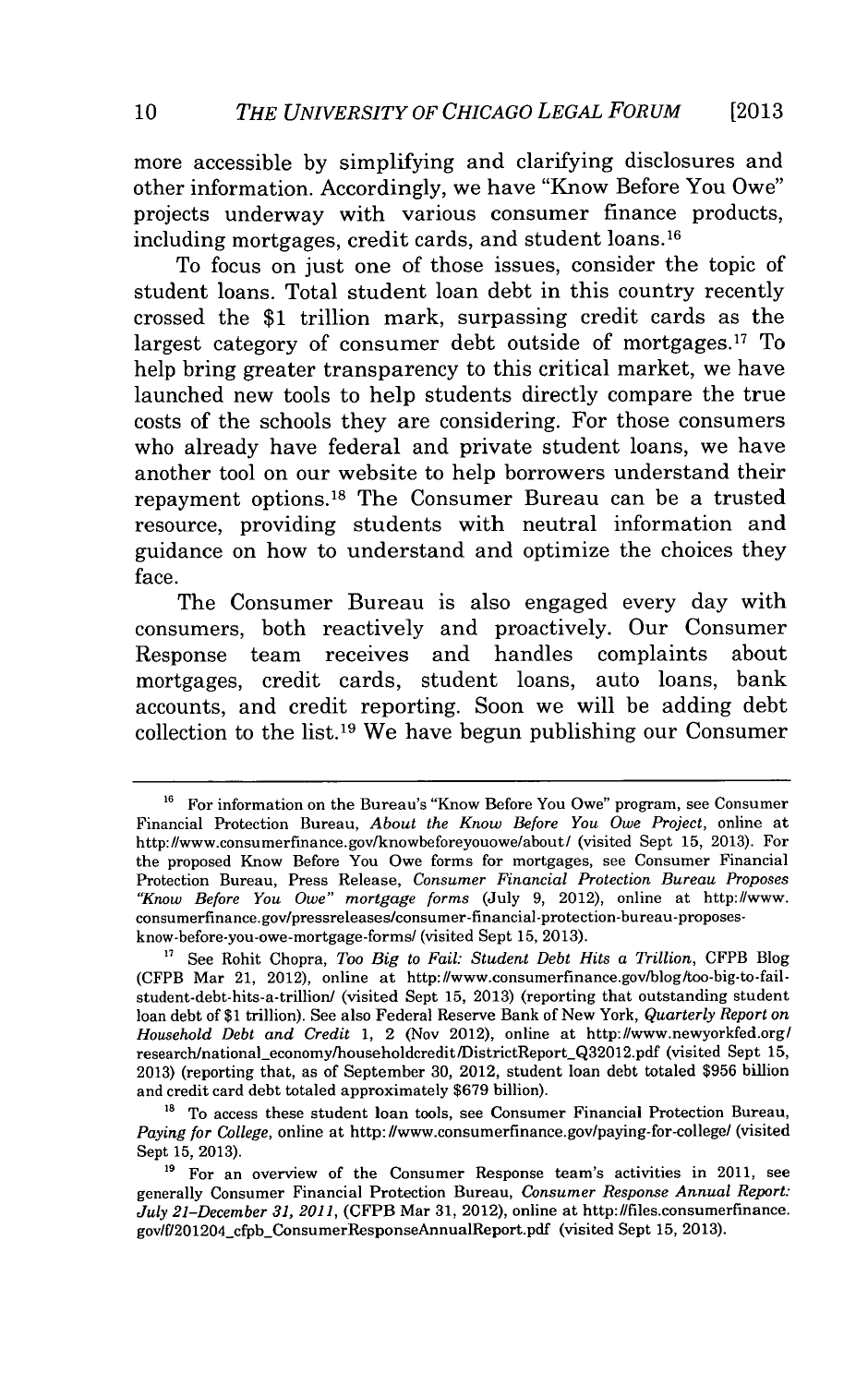Complaint Database, which affords the public direct insight into the patterns of consumer problems around the country. 20 These proactive efforts center on our "Ask CFPB" tool, which provides our best answers to frequently asked questions on a similarly broad range of consumer issues.21 Like many of our initiatives, we have designed this tool to be interactive so that people can suggest additional questions or edits to our answers.

Another key authority that Congress has vested in the Consumer Bureau is the power to write regulations that have the force of law to implement its governing statutes. 22 In 2012, we have been hard at work on a broad set of mortgage rules, as directed **by** Congress, to improve the workings of that market and help avoid the kind of malfunctions and widespread consumer harm that helped precipitate the worst financial crisis in this country since the Great Depression.23

Just after World War **II,** Congress updated the framework of federal agencies **by** enacting the Administrative Procedure Act  $(APA),<sup>24</sup>$  which lays out a detailed process for agency rulemaking. 25 Absent exigent circumstances, any substantive rule with the force of law must first be openly proposed, through a notice in the Federal Register, and then it must be subjected to a period of public commentary. 26 The agency writing the rule has an affirmative legal obligation to sift through the comments, digest them, and consider them as appropriate in the course of finalizing its rulemaking. <sup>27</sup>

While the intent of this process is to create transparency through a participatory process that will enhance decision making,<sup>28</sup> the problem is that, on the whole, people do not read

**<sup>22</sup>**See Dodd-Frank *§* 1022, 124 Stat at **1980-85,** codified at 12 **USC** *§* **5512.**

**<sup>23</sup>**See note **5** and accompanying text.

**<sup>24</sup>**George B. Shephard, *The Administrative Procedure Act Emerges from the New Deal,* **90** Nw L Rev **1557, 1560 (1996)** (describing the political background from which the **APA** emerged).

**<sup>2</sup>**Pub L No 79-404, **60** Stat **237** (1946), codified at **5 USC** *§§* **551** et seq (2012).

**<sup>26</sup>**See **5 USC** *§* **553.**

**<sup>27</sup>**See **5 USC** *§* 553(c).

**'8** See generally Stephen **G.** Breyer, et al, *Administrative Law and Regulatory Policy* (Aspen 5th ed 2002).

<sup>&</sup>lt;sup>20</sup> For the Consumer Complaint Database, see http://www.consumerfinance.gov/ complaintdatabase/ (visited Sept **15, 2013).**

**<sup>21</sup>** For the "Ask CFPB" interface, see http://www.consumerfinance.gov/askcfpb/ (visited Sept **15, 2013).**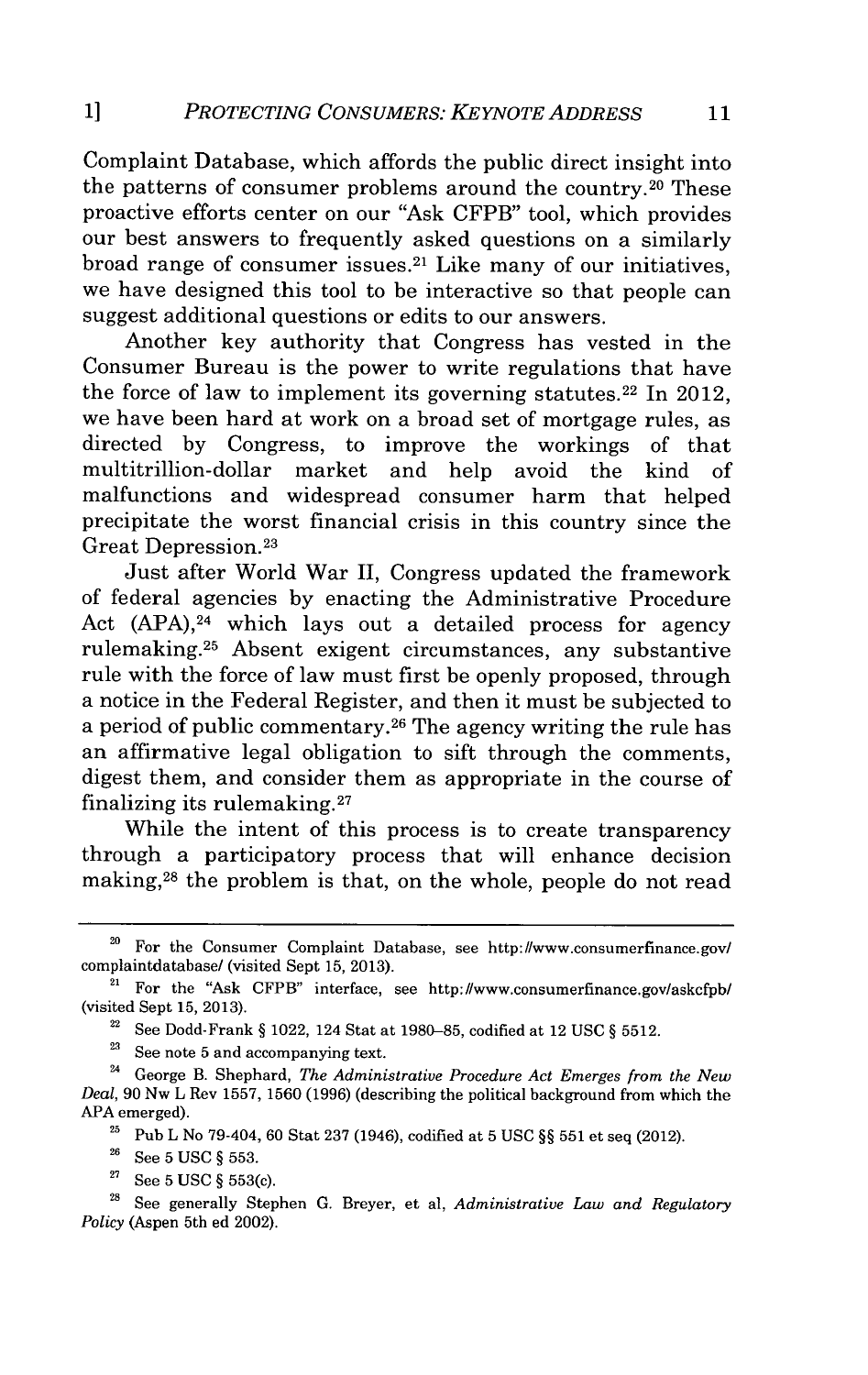the Federal Register. Furthermore, these rules are often written in inaccessible legalese that does not have a plain language equivalent. While agency communications with the public have improved over the last sixty years, 29 rulemaking as a kind of administrative legislation remains largely inaccessible to the average citizen and for many of the businesses to whom the rules apply.

This inaccessibility of the rulemaking process also stems from the fact that agencies do not necessarily make active efforts to seek input on their proposals. Instead, they passively wait to receive comments. Unsurprisingly, many comments come from a cottage industry of trade associations, advocates, lobbyists, and regulatory lawyers who are fluent in agency process. While such groups play an important role in the vetting of rules, individual citizens and smaller businesses find it difficult to participate **by** presenting their experience and their views.

The Consumer Bureau is making it a point to change this dynamic. We are writing rules intended to protect consumers of financial products and services, a universe that covers everyone in this country. So these rules—written with the individual consumer in mind and governing the kinds of transactions that many people engage in every day—need input, understanding, and support from a broad range of Americans. To this end, the Consumer Bureau is building direct pipelines between itself and the public, within the rulemaking context and more generally. We view our website—www.consumerfinance.gov—as our front door to the world and we are employing technology that enables consumers to talk about their struggles with financial issues. The "Tell Your Story" function on our website is one such feature. 30 And we also are aggressively soliciting public input to assess and improve our ideas, even before we issue proposed rules. Our "Know Before You Owe" mortgage project, for example, has encompassed not only qualitative testing of various iterations of draft mortgage disclosure forms, but also more than a year of outreach that generated tens of thousands of comments. 31 The Consumer Bureau has engaged small

**<sup>29</sup>Id.**

**<sup>3</sup>o For the "Tell Your Story" interface, see https://help.consumerfinance.gov/app/ tellyourstory (visited Sept 15, 2013).**

**<sup>31</sup> For the "Know Before You Owe" mortgage initiative timeline, see http://www.**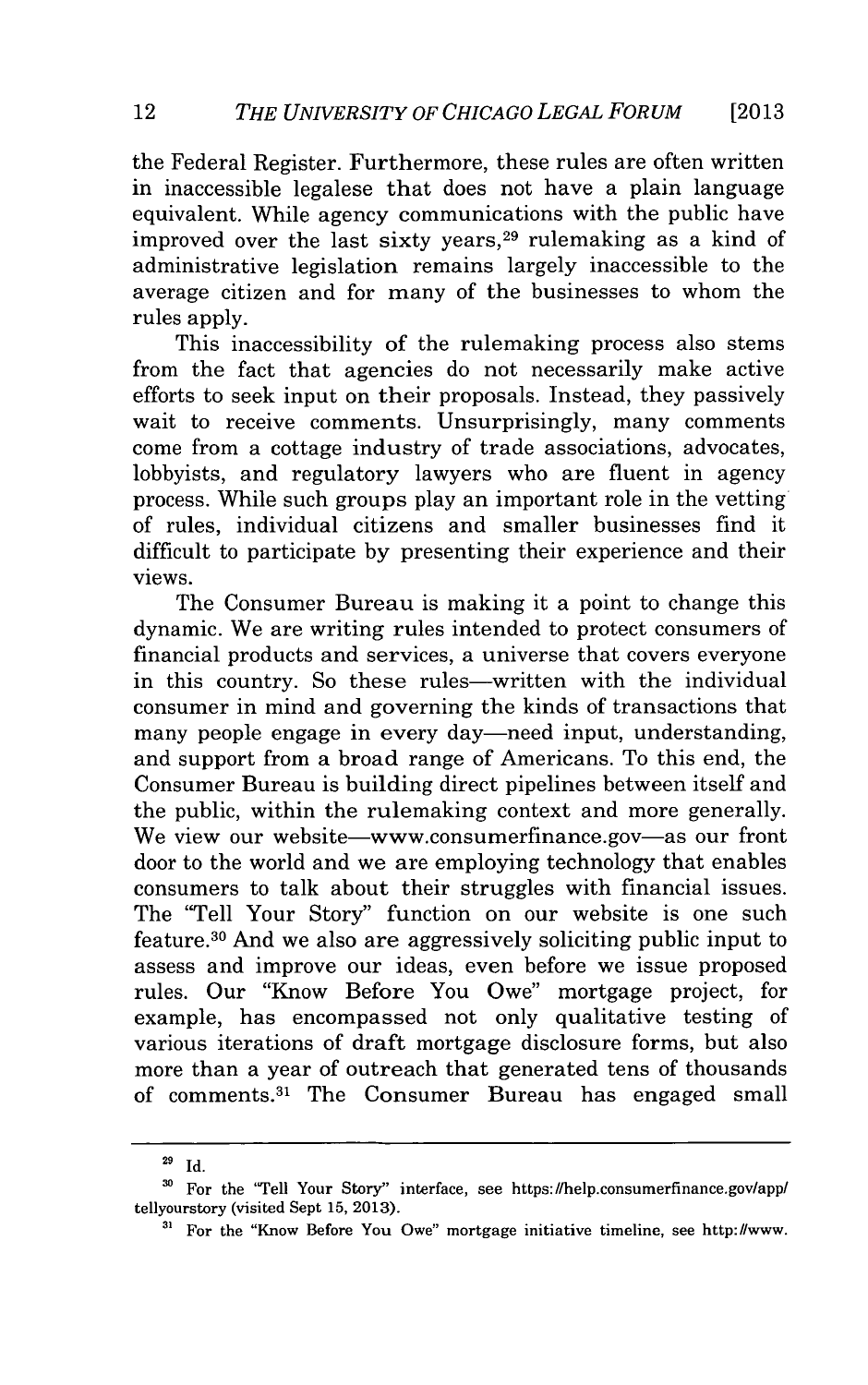business review panels to hear from community banks, credit unions, and other smaller firms about how its proposed rules may affect their businesses. We are also working with Cornell University on a participatory rulemaking experiment through its Regulation Room website. The Regulation Room website aims to solicit and stimulate more interactive input from the public on our proposed mortgage servicing rules.<sup>32</sup> In addition. we regularly hold stakeholder meetings and consult with experts. And, perhaps most importantly, we make sure to get out of Washington for town hall meetings where we ask consumers and businesses what they think and hear their stories. Some of this activity forms part of the formal rulemaking record and some does not, but it all informs the work we are doing. Because the Consumer Bureau's rules are about the daily affairs of average Americans, the people drafting those rules need to understand the issues and challenges that Americans face in their everyday lives. This understanding is needed to make sound and practical decisions about how we can improve lives **by** ensuring access to credit with essential legal protections.

In sum, the Consumer Bureau's goal is to help make consumer financial products and services work better in the marketplace. This is good not only for consumers, but also for the honest businesses that seek to serve them and for the American economy as a whole. We want people to have peace of mind that the financial world is not booby-trapped with snares and pitfalls that can ruin their lives. We want to make decisions more accessible to people and we want people to be better informed about how to make those decisions. Ultimately, at the Consumer Bureau we share common ground in our belief that the law should be used to improve people's lives. We are striving to do just that, and we invite all of you to work with us to achieve it.

consumerfinance.gov/knowbeforeyouowe/timeline/ (visited Sept **15, 2013).** See also note **16** and accompanying text.

**<sup>32</sup>**For additional information on the Regulation Room joint venture, see Regulation Room, *About Regulation Room* (Cornell University), online at http://regulationroom.org/ about#t.URrFYndhvTo (visited Sept **15, 2013).** For the Regulation Room entry regarding the Consumer Bureau's mortgage rules, see Regulation Room, *Home Mortgage Consumer Protection* (Cornell University), online at http://regulationroom.org/mortgage-protection/ issue-posts/servicing/(visited Sept **15, 2013).**